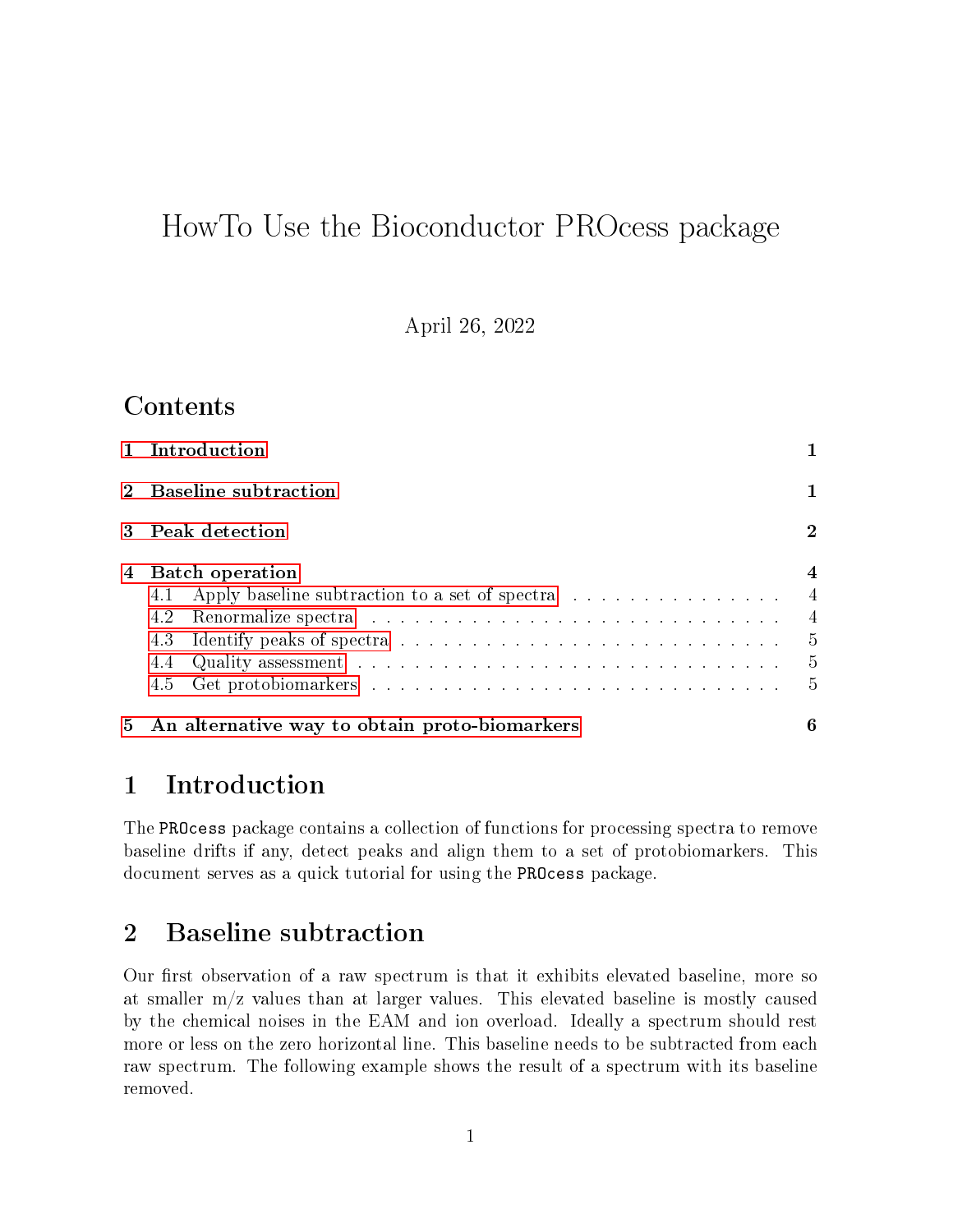```
> library(PROcess)
> fdat <- system.file("Test", package="PROcess")
> fs <- list.files(fdat, pattern="\\.*csv\\.*", full.names=TRUE)
> f1 \leq read.files(fs[1])
> fcut \leq f1[f1[, 1]>0,]
> bseoff <-bslnoff(fcut,method="loess",plot=TRUE, bw=0.1)
> title(basename(fs[1]))
```
8 10 20 30 40 50 60 Raw Baseline Processed SO.  $\overline{Q}$ Intensity  $80$  $\overline{c}$  $\overline{C}$  $\circ$ 0 5000 10000 15000 20000 M.Z

**122402imac40−s−c−192combined\_i11.csv**

# <span id="page-1-0"></span>3 Peak detection

After baseline is removed, peaks can be located by using isPeak. A spectrum is smoothed first using moving average of the  $k$  nearest neighbours. Smoothing helps to enhance peaks and get rid of spurious peaks. However, we do not recommend large amount of smoothing (controlled by parameter sm.span) in this step because we do not wish to smooth away too many short and wide peaks and also we need the precision in peak locations. As a first step we do not mind getting more potential features.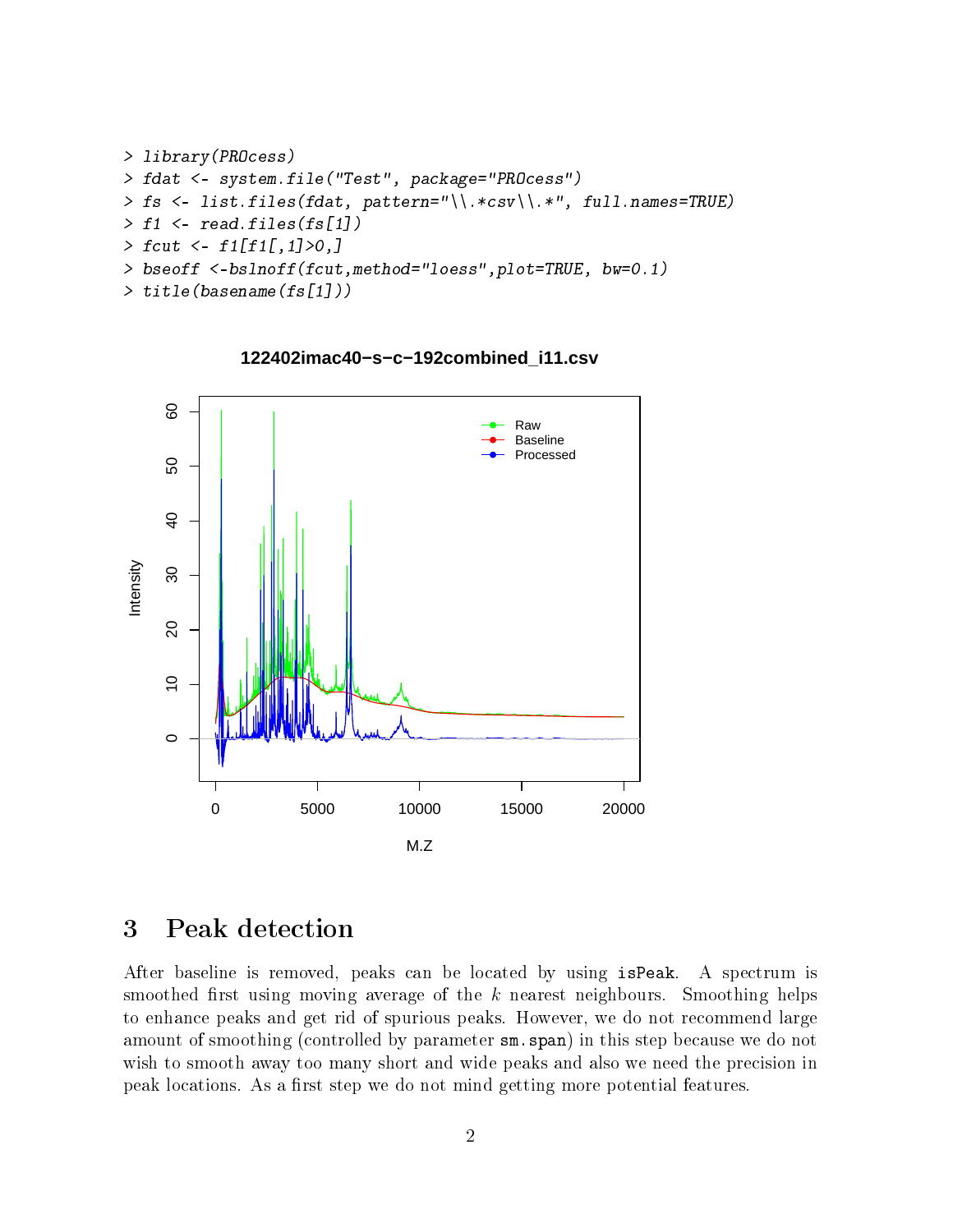

We can also zoom in to inspect peaks in a particular range of  $m/z$  values. > specZoom(pkgobj, xlim=c(5000,10000))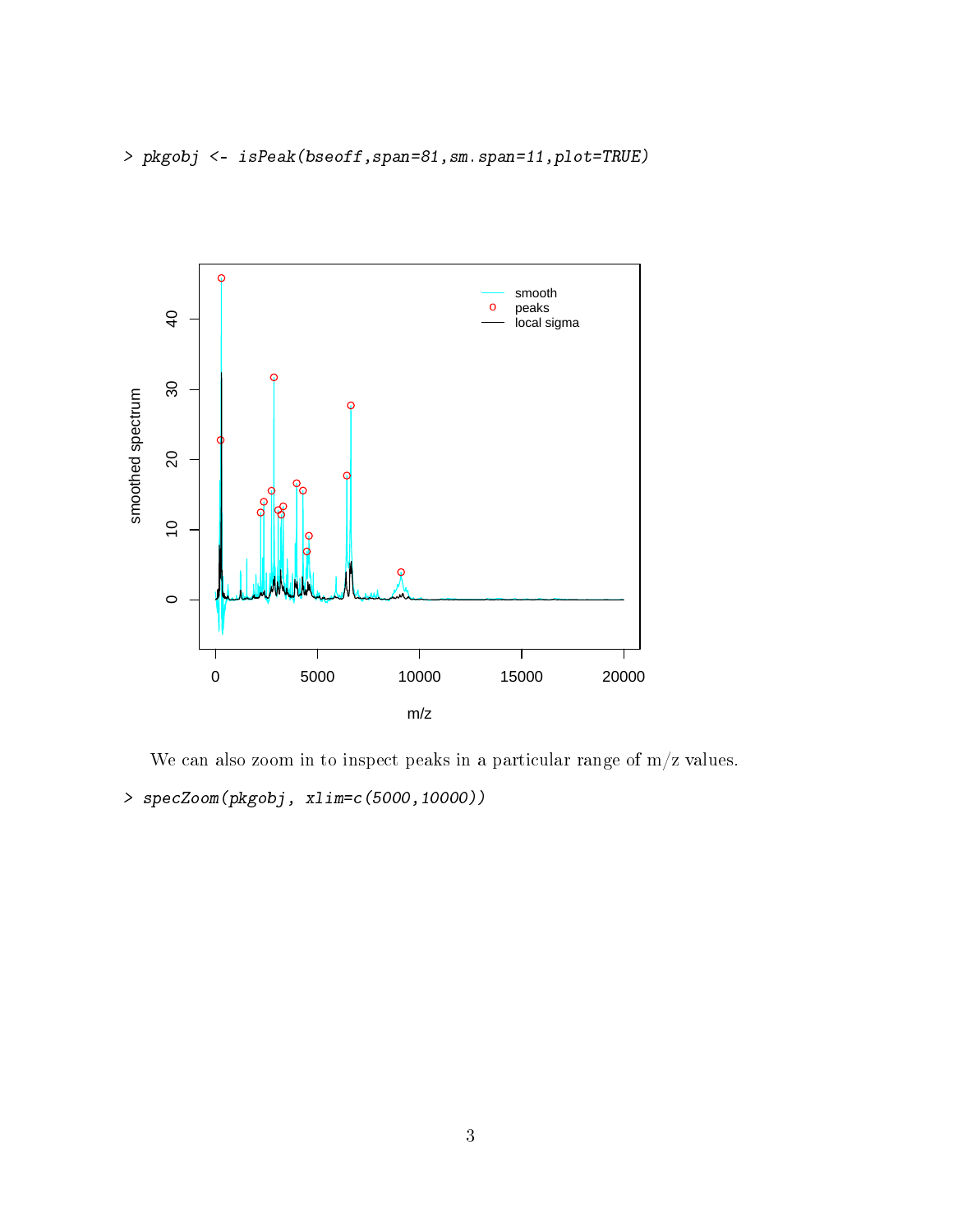

### <span id="page-3-0"></span>4 Batch operation

We demonstrate the batch functionality of this package using a set of 2 spectra.

### <span id="page-3-1"></span>4.1 Apply baseline subtraction to a set of spectra

```
> testdir <- system.file("Test", package = "PROcess")
> testM <- rmBaseline(testdir)
```
### <span id="page-3-2"></span>4.2 Renormalize spectra

Suppose we want to normalize a set of spectra to their median AUC (Area Under the Curve), where an AUC is calculated for  $m/z$  values greater than a cutoff point, 1500.

```
> rtM <- renorm(testM, cutoff=1500)
```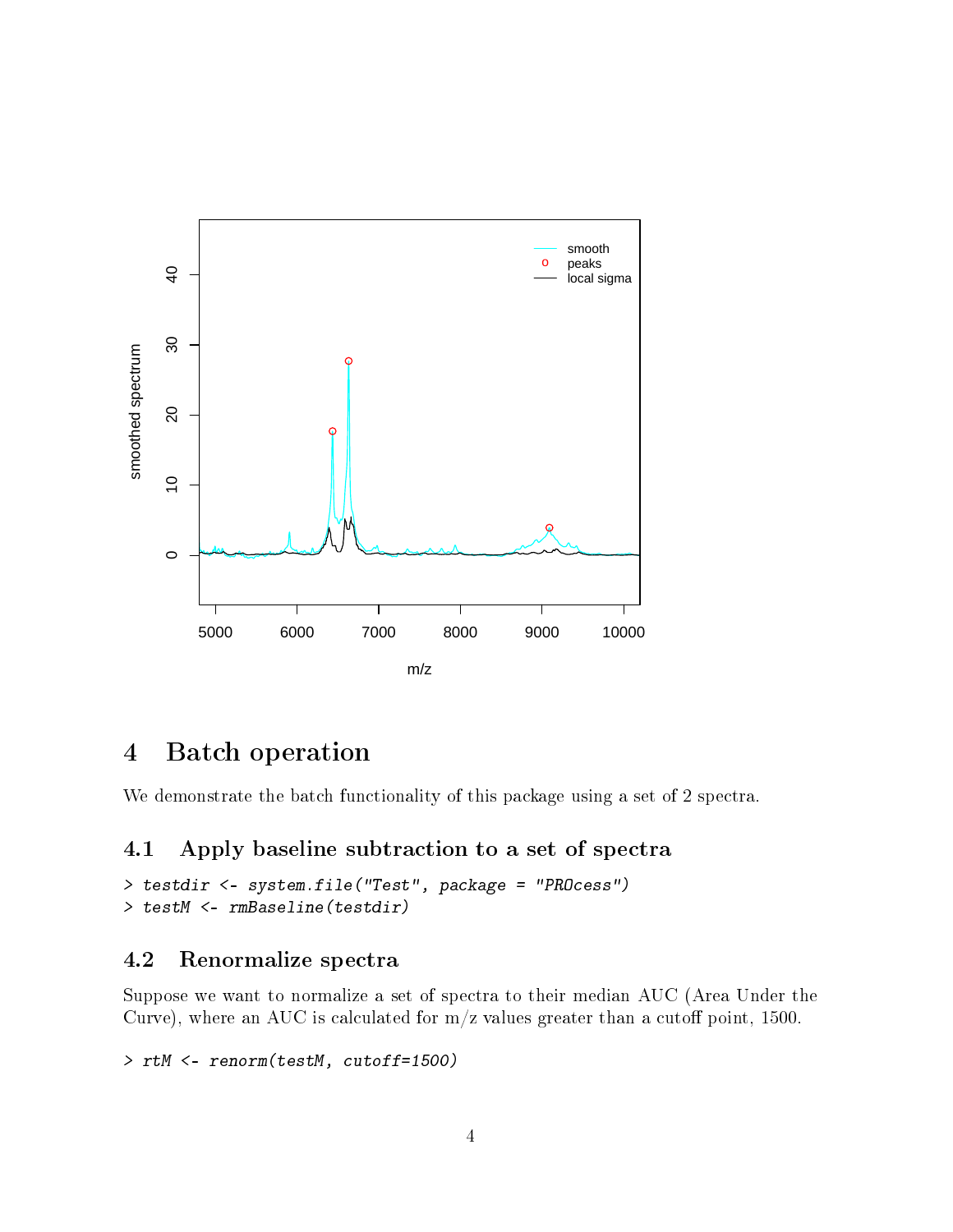### <span id="page-4-0"></span>4.3 Identify peaks of spectra

```
> peakfile <- paste(tempdir(), "testpeakinfo.csv", sep = "/")
> getPeaks(rtM, peakfile)
```
### <span id="page-4-1"></span>4.4 Quality assessment

Quality assessment is necessary because some spectra are very noisy and have hardly any peaks. Function quality computes three parameters Quality, Retain and peak for assessing a set of spectra.

```
> qualRes <- quality(testM, peakfile, cutoff=1500)
> print(qualRes)
                                      Quality Retain peak
122402imac40-s-c-192combined_i11.csv 0.5501880 0.3768294 1.2727273
122402imac40-s-c-192combined_i12.csv 0.6239829 0.3460239 0.7272727
```
A spectrum is deemed of poor quality and should be removed from subsequent analyses if it meets the following 3 conditions simultaneously:

1. Quality  $< 0.4$ ;

```
2. Retain < 0.1:
```
3. peak  $\langle 1/2$  of the mean peak number in the chip.

### <span id="page-4-2"></span>4.5 Get protobiomarkers

One challenge in MS data is that not only they exhibit variation vertically but also do they horizontally. This horizontal variation is not simply a constant shift but associated with value of  $m/z$ . Currently the accuracy in the  $m/z$  position is believed to be within  $0.3\%$  o f the m/z value. Once the peaks are detected, we align the peaks by first generating an interval of size 0.3% of the  $m/z$  value which centers at  $m/z$  for each  $m/z$ where a peak is detected. We treat those  $m/z$  intervals as interval censored data. We treat those intervals as a partially ordered set and use the locations of the maximal cliques to define the locations of the peaks [Gentleman and Vandal](#page-8-0) [\(2001\)](#page-8-0). We call these aligned peaks (across spectra) proto-biomarkers and use the centers of the resulting intervals as the locations of the aligned peaks. For each spectrum we determine which actual peaks are represented by an aligned peak (proto-biomarker) and use the maximum of those as the height of the proto-biomarker. If there were no peaks then we use the maximum value within the resulting interval.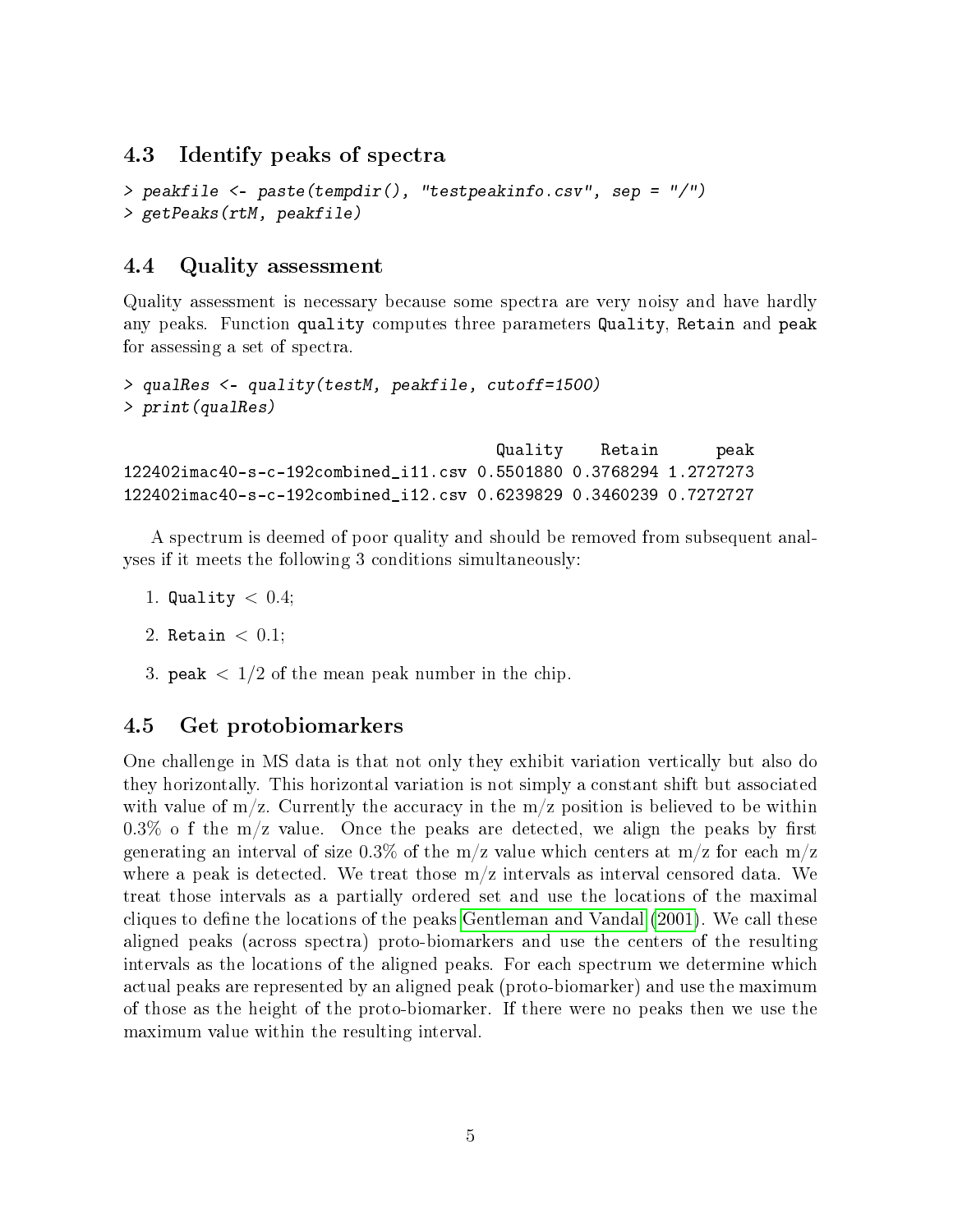```
> bmkfile <- paste(tempdir(), "testbiomarker.csv", sep = "/")
> testBio <- pk2bmkr(peakfile, rtM, bmkfile)
> mzs <- as.numeric(rownames(rtM))
> matplot(mzs, rtM, type = "l", xlim = c(1000, 10000),
+ ylab="intensities", main="proto-biomarkers")
> bks <- getMzs(testBio)
> print(round(bks))
```
[1] 2212 2368 2663 2744 2863 3067 3222 3244 3317 3974 4285 4475 4576 6433 6631 [16] 9090

 $>$  abline( $v = bks$ , col = "green")



#### **proto−biomarkers**

# <span id="page-5-0"></span>5 An alternative way to obtain proto-biomarkers

[Morris et al.](#page-8-1) [\(2004\)](#page-8-1) propose an alternative way for peak detection using the average spectrum of all spectra of a given experiment. Their algorithm is comprised of the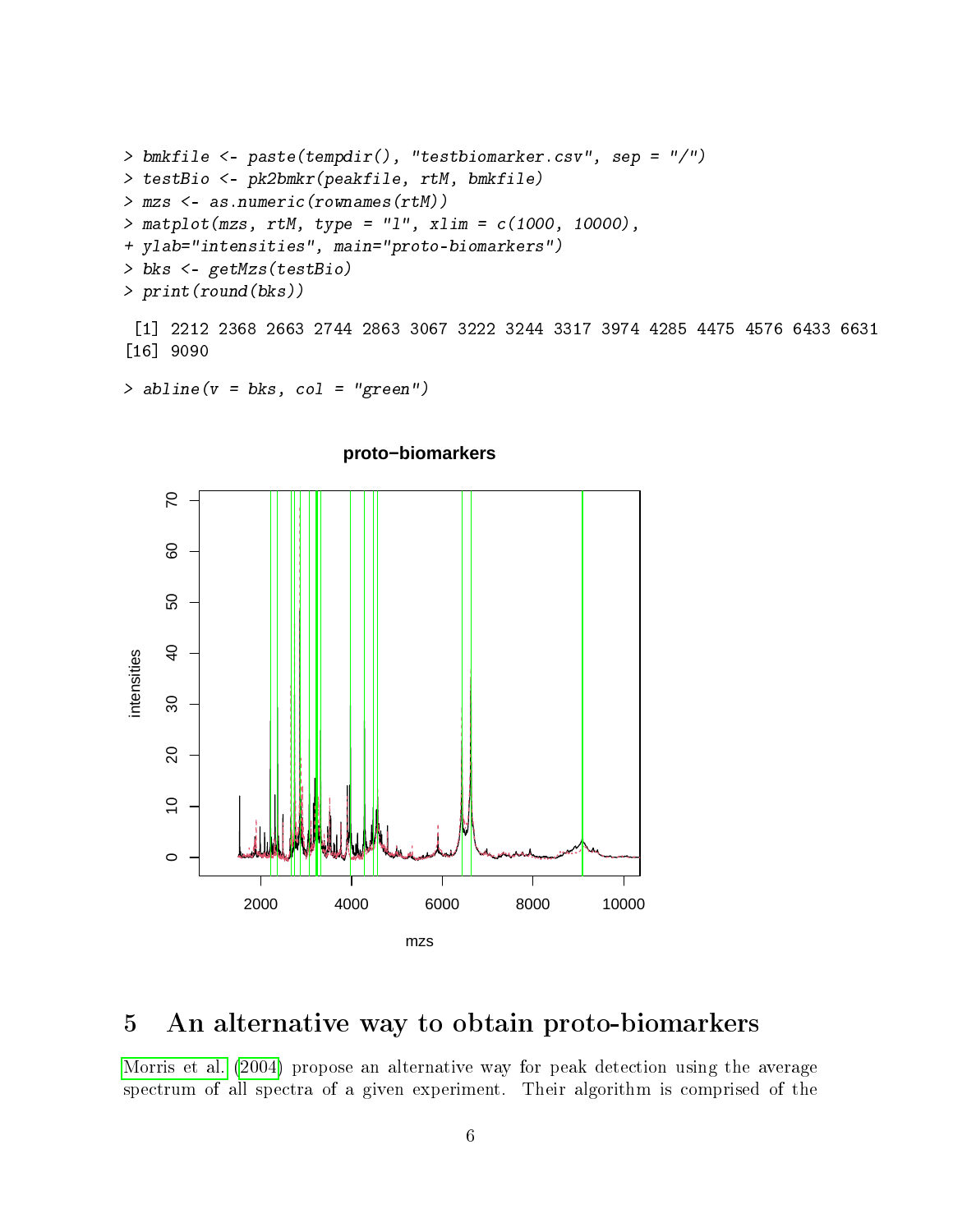following steps, (1) compute the mean of all raw spectra, (2) de-noise, baseline correct and find peaks by locating all local maxima in the mean spectrum, and (3) quantify the identified peaks in the individual spectra. The major advantage of this approach is the simplicity and the speed to arrive at a set of proto-biomarkers in comparison to the approach described in the previous sections to select peaks from individual spectra.

In PROcess we adopt the general idea of using mean spectrum to locate peaks, but leave the decision to users whether they should compute the mean spectrum of the raw spectra, or of the smoothed (de-noised), baseline corrected and normalized spectra for their experiment at hand. If the steps of baseline-subtraction and normalization are done properly, there may be improvement in peak detection using the mean spectrum computed from the pre-processed spectra.

Our approach comprises the following steps.

- Compute the mean of all raw spectra using aveSpec, or the mean of all preprocessed spectra using standard R function rowMeans.
- Detect peaks of the mean spectrum by isPeak.
- Align peaks by align if there seems to be peak clusters.
- Quantify peaks in individual spectra that have been smoothed, baseline-removed and normalized, by getPeaks2 that locates for each peak the maximum intensity in a neighbourhood of the peak defined by a user-specified precision of peaks.

We now demonstrate this approach to the test data set using **PROCESS**. We execute the following code to compute the mean spectrum.

```
> grandAve <- aveSpec(fs)
> mzs \leq grandAve[, 1]
```
Should you wish to compute the mean spectrum of the pre-processed spectra, you can do rowMeans(rtM) instead, then skip the baseline correction step and proceed to the peak detection step using isPeak .

We execute the following code to remove baseline, detect peaks in the overall mean spectrum and quantify them in individual spectra.

```
> grandOff <- bslnoff(grandAve[mzs>0,], method="loess",
          plet=T, bw=0.1)
```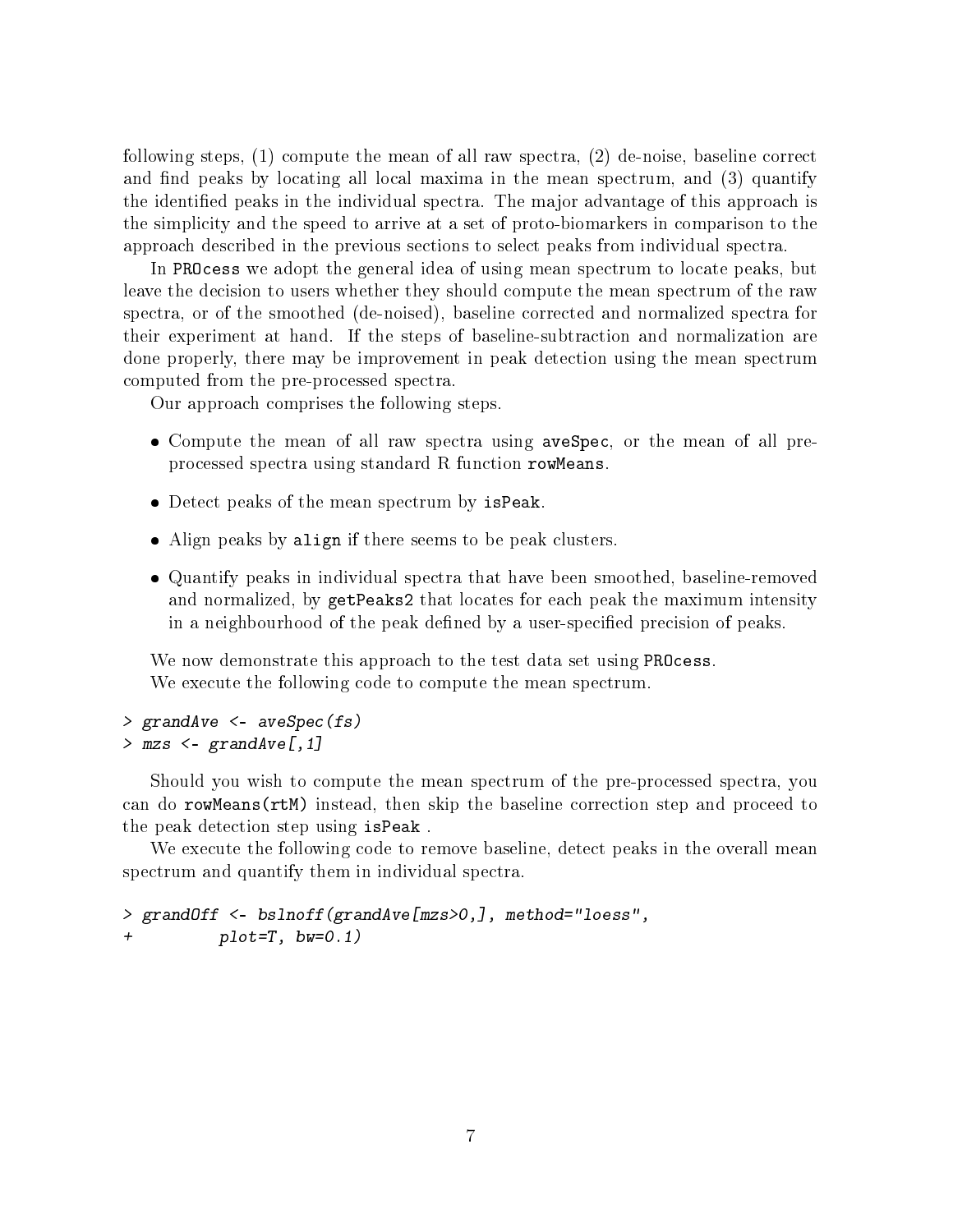

- > grandPkg <- isPeak(grandOff[grandOff[,1]>1500,], zerothrsh=1,
- + plot=T, ratio=0.1)
- > grandpvec <- round(grandPkg[grandPkg\$peak, "mz"])
- > print(as.vector(grandpvec))

[1] 2212 2368 2663 2744 2863 3067 3224 3317 3518 3907 3974 4285 4475 4576 5906 [16] 6432 6631 9090